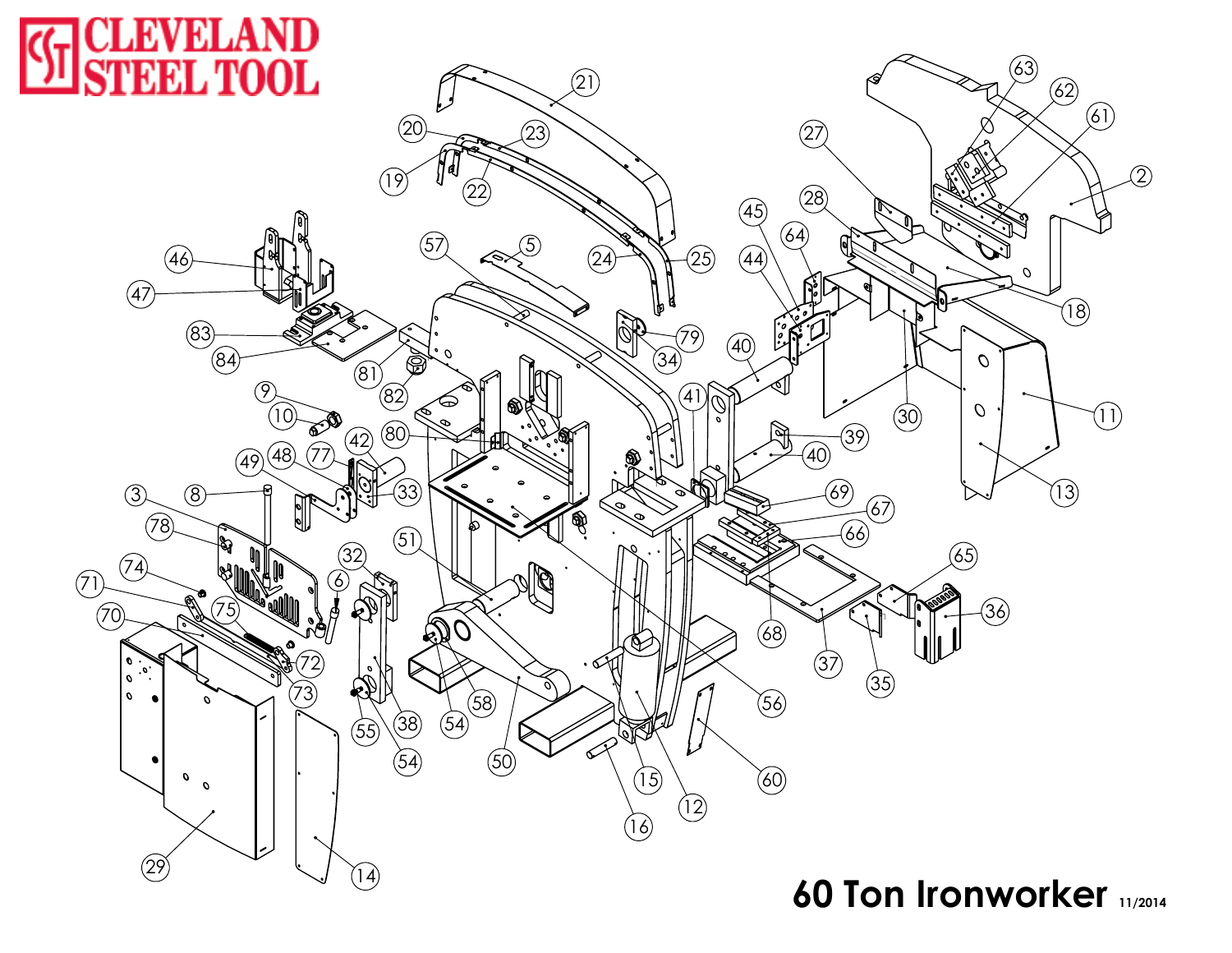| ITEM NO. | <b>PART NUMBER</b> | <b>DESCRIPTION</b>                                   | QTY.           |
|----------|--------------------|------------------------------------------------------|----------------|
| 2        | <b>CE60</b>        | Center - Complete 60T                                | 1              |
| 3        | <b>GRD626</b>      | Guard Assembly - 60T                                 | 1              |
| 5        | CO325              | Cover - Angle Drop Top 55,60T                        | 1              |
| 6        | HD636              | Holddown Rod Assy - Flat Grd<br>50,55,601            | 1              |
| 8        | HD637              | Holddown Rod Assy - Angle<br>50,55,60                | $\mathbf{1}$   |
| 9        | GIB10015-04761     | Nut - Gib Pin 50-120T                                | 12             |
| 10       | GIB0128-04GL       | Gib Assy - Greaseless 25 - 120T                      | 12             |
| 11       | CO230              | Cover - Motor Assy. 50,55,60T                        | $\mathbf{1}$   |
| 12       | CY5007-01          | Cylinder #7,50,55,60                                 | $\mathbf{1}$   |
| 13       | <b>GRD323</b>      | Guard - Cylinder Cover Back<br>55,60                 | 1              |
| 14       | <b>GRD321</b>      | Guard - Cylinder Cover Front<br>55,60T               | 1              |
| 15       | CY337              | Pin - Top Cylinder 50,55,60T                         | 8              |
| 16       | CY10202            | Pin - Bottom Cylinder 50,55,60T                      | 1              |
| 18       | TA357              | Drop Off Table Assy 55,60T                           | $\mathbf{1}$   |
| 19       | HM586              | Brkt - Dust Cover Punch Side Frt<br>60T              | 1              |
| 20       | HM586-2            | Bracket - Dust Cover Punch Side<br>Back 60T          | 1              |
| 21       | CO589              | Cover - Top Dust 60T                                 | $\mathbf{1}$   |
| 22       | <b>HM588</b>       | Bracket - Top Dust Cover 60T                         | 1              |
| 23       | HD588-2            | <b>Bracket - Top Dust Cover Back</b><br>60T          | 1              |
| 24       | HM587              | Brkt - Dust Cover Notcher Side Frt<br>60T            | 1              |
| 25       | HM587-2            | <b>Bracket - Dust Cover Notcher</b><br>Side Back 60T | 1              |
| 27       | <b>GRD327</b>      | Guard - Angle Drop Off 50,55,60T                     | $\mathbf{I}$   |
| 28       | <b>GRD328</b>      | Guard - Flat Drop-off 55,60T                         | 1              |
| 29       | <b>GRD575</b>      | Guard Assy - Front Link 55,60T                       | 1              |
| 30       | CO232              | Cover - Link 50,55,60T                               | 1              |
| 32       | GB316              | Guide Block - Bottom 50,55,60T                       | $\overline{2}$ |
| 33       | GB317              | Guide Block Top 50,55,60T                            | 1              |
| 34       | GB136-00           | Guide Block Top 50,55,60T                            | 1              |
| 35       | <b>GRD366</b>      | Guard - Notcher Angle 60T                            | 1              |

| ITEM NO. | <b>PART NUMBER</b> | <b>DESCRIPTION</b>                                | QTY.           |
|----------|--------------------|---------------------------------------------------|----------------|
| 36       | <b>GRD605</b>      | Guard - Notcher Assy 60T                          | 1              |
| 37       | TA279              | Table Notcher Std.<br>60,65,75,100DLX             | 1              |
| 38       | LI354              | Link Assy 50,55,60T                               | $\overline{2}$ |
| 39       | HM55-48            | Retainer Block 50,55,60T                          | 3              |
| 40       | PH313              | Pin Link 50,55,60T                                | $\overline{2}$ |
| 41       | LI457              | Washer - Link Spacer 50,55,60T                    | $\overline{2}$ |
| 42       | PS314              | Pin - Guide Block Top 50,55,60T                   | 1              |
| 44       | <b>HM344</b>       | <b>Accessory Hose Bracket</b><br>50,55,60T        | $\mathbf{I}$   |
| 45       | <b>HM544</b>       | Accessory M12 Bracket 50,55,60T                   | 1              |
| 46       | <b>GRD359</b>      | Stripper Bar Assy 40-60T                          | $\mathbf{1}$   |
| 47       | <b>GRD557</b>      | Guard Assy - Stripper Back 40-60T                 | 1              |
| 48       | <b>SC355</b>       | Shim - Stroke Control 50,55,60T                   | $\mathbf{1}$   |
| 49       | <b>SC310</b>       | Proximity Mount - Stroke Control<br>55,60         | 1              |
| 50       | <b>WH686</b>       | Whale Assy 55,60T                                 | 1              |
| 51       | PH315              | Pin - Btm Whale Pivot 50,55,60T                   | 1              |
| 54       | HM0116-04          | Washer 3" OD X .531 ID X.188                      | 3              |
| 55       | HM185-00           | 1/2-13 Grease Bolt Assy.                          | 3              |
| 56       | FT322              | Table Feed - Platform 55,60T                      | $\mathbf{I}$   |
| 57       | <b>GU330</b>       | Gusset - Standoff 40,50,55,60                     | 4              |
| 58       | HM695              | Whale Spacer 50,55,60T                            | 1              |
| 60       | <b>GU350</b>       | Gusset - Cover 50,55,60T                          | $\mathbf{1}$   |
| 61       | BL413-01           | Blade - Flat Bar Blade 55,60T                     | $\overline{2}$ |
| 62       | BL320-00           | Blade Top Angle 40,50,55,60T                      | 1              |
| 63       | BL321-00           | <b>Blade - Bottom Angle Complete</b><br>50,55,60T | $\overline{2}$ |
| 64       | HM493              | Bracket - Auto Cut and Light                      | $\mathbf{I}$   |
| 65       | <b>GRD366-Bk</b>   | Guard - Notcher Angle Back 60T                    | 1              |
| 66       | TA373              | Table Notcher Housing - 55-<br>100T,E110,E110/65  | 1              |
| 67       | BL100-37           | Blade - Notcher Bottom 6-1/4                      | $\mathbf{2}$   |
| 68       | BL125-22-01        | Blade - Notcher Bottom 4-1/4                      | 1              |
| 69       | BL115-41           | <b>Top Notcher Blade</b><br>60,65,75,100DLX,120T  | 1              |
|          |                    |                                                   |                |